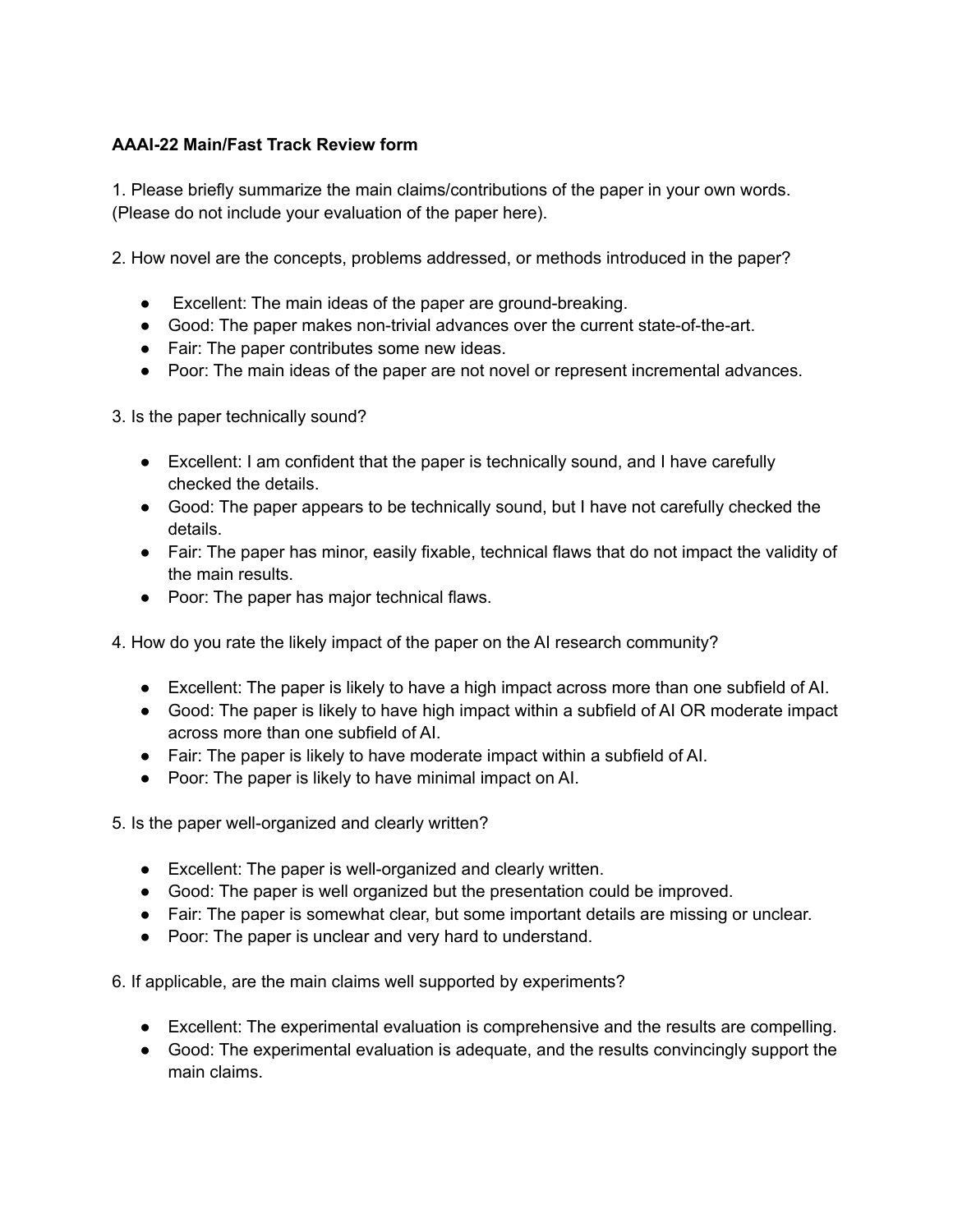- Fair: The experimental evaluation is weak: important baselines are missing, or the results do not adequately support the main claims.
- Poor: The experimental evaluation is flawed or the results fail to adequately support the main claims.
- Not applicable: The paper does not present an experimental evaluation (the main focus of the paper is theoretical).

7. If applicable, how would you rate the new resources (code, data sets) the paper contributes? (It might help to consult the paper's reproducibility checklist)

- Excellent: The shared resources are likely to have a broad impact on one or more sub-areas of AI.
- Good: The shared resources are likely to be very useful to other AI researchers.
- Fair: The shared resources are likely to be moderately useful to other AI researchers.
- Poor: The shared resources are unlikely to be useful to other AI researchers.
- Not applicable: For instance, the primary contributions of the paper are theoretical.

8. Are the results (e.g., theorems, experimental results) in the paper easily reproducible? (It may help to consult the paper's reproducibility checklist.)

- $\bullet$  Excellent: key resources (e.g., proofs, code, data) are available and key details (e.g., proof sketches, experimental setup) are comprehensively described for competent researchers to confidently and easily reproduce the main results.
- Good: key resources (e.g., proofs, code, data) are available and key details (e.g., proofs, experimental setup) are sufficiently well-described for competent researchers to confidently reproduce the main results.
- Fair: key resources (e.g., proofs, code, data) are unavailable but key details (e.g., proof sketches, experimental setup) are sufficiently well-described for an expert to confidently reproduce the main results.
- Poor: key details (e.g., proof sketches, experimental setup) are incomplete/unclear, or key resources (e.g., proofs, code, data) are unavailable.

9. Does the paper adequately address the applicable ethical considerations, e.g., responsible data collection and use (e.g., informed consent, privacy), possible societal harm (e.g., exacerbating injustice or discrimination due to algorithmic bias), etc.?

- Excellent: The paper comprehensively addresses all of the applicable ethical considerations.
- Good: The paper adequately addresses most, but not all, of the applicable ethical considerations.
- Fair: The paper addresses some but not all of the applicable ethical considerations.
- Poor: The paper fails to address most of the applicable ethical considerations.
- Not Applicable: The paper does not have any ethical considerations to address.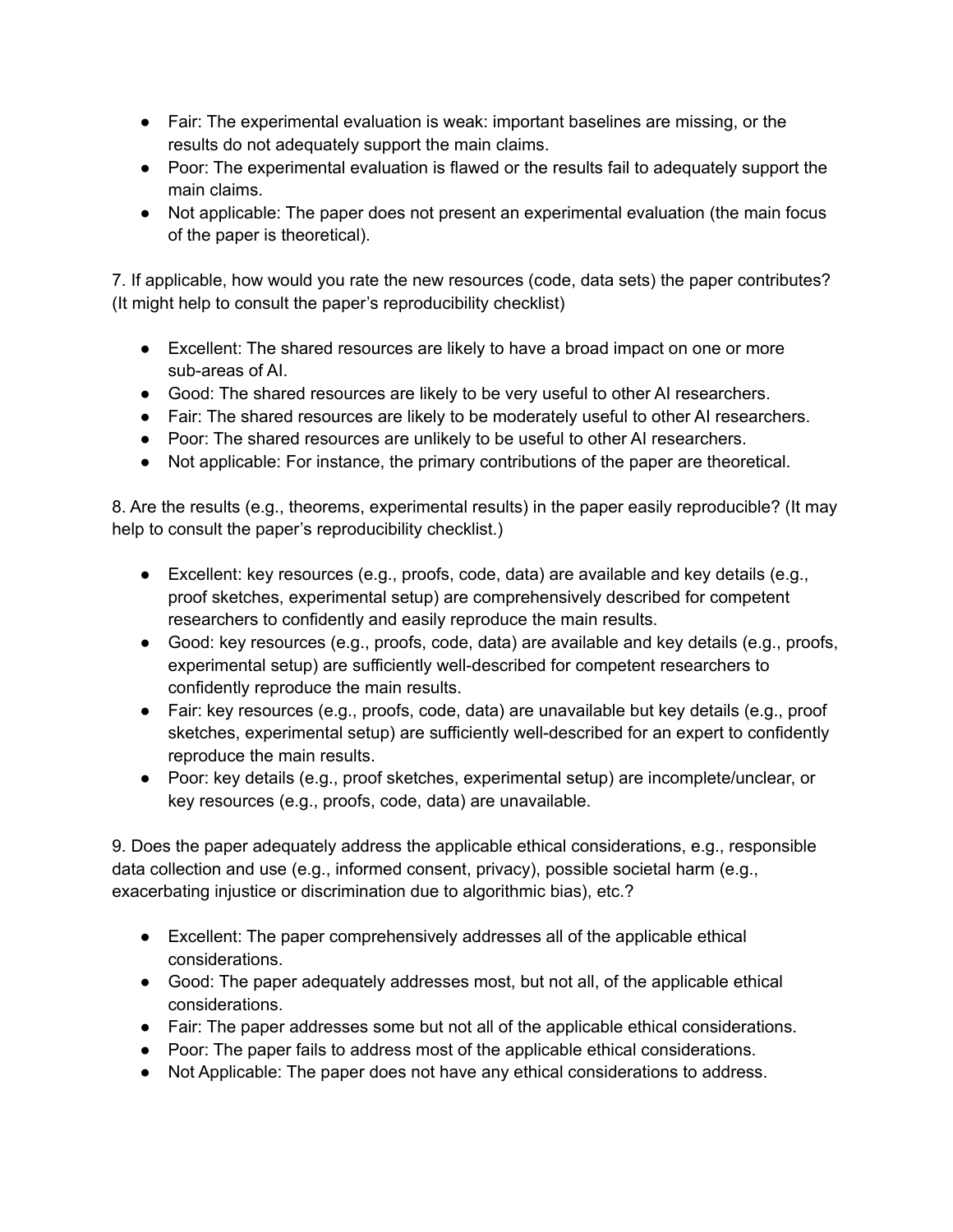10. Please list the key strengths of the paper (explain and summarize your rationale for your evaluations with respect to questions 1-9 above).

11. Please list the key weaknesses of the paper (explain and summarize your rationale for your evaluations with respect to questions 1-9 above).

12. Please provide questions that you would like the authors to answer during the author feedback period. Please number them.

13. Please provide other detailed, constructive, feedback to the authors.

14. Please provide your overall evaluation of the paper, carefully weighing the reasons to accept and the reasons to reject the paper. Ideally, we should have:

- No more than 25% of the submitted papers in (Accept + Strong Accept + Very Strong Accept + Award Quality) categories;
- No more than 20% of the submitted papers in (Strong Accept + Very Strong Accept + Award Quality) categories;
- No more than 10% of the submitted papers in (Very Strong Accept + Award Quality) categories
- No more than 1% of the submitted papers in the Award Quality category

Choices:

- Award quality: Technically flawless paper with groundbreaking impact on one or more areas of AI, with exceptionally strong evaluation, reproducibility, and resources, and no unaddressed ethical considerations.
- Very Strong Accept: Technically flawless paper with groundbreaking impact on at least one area of AI and excellent impact on multiple areas of AI, with flawless evaluation, resources, and reproducibility, and no unaddressed ethical considerations.
- Strong Accept: Technically strong paper with, with novel ideas, excellent impact on at least one area of AI or high to excellent impact on multiple areas of AI, with excellent evaluation, resources, and reproducibility, and no unaddressed ethical considerations.
- Accept: Technically solid paper, with high impact on at least one sub-area of AI or moderate to high impact on more than one area of AI, with good to excellent evaluation, resources, reproducibility, and no unaddressed ethical considerations.
- Weak Accept: Technically solid, moderate to high impact paper, with no major concerns with respect to evaluation, resources, reproducibility, ethical considerations.
- Borderline accept: Technically solid paper where reasons to accept, e.g., novelty, outweigh reasons to reject, e.g., limited evaluation. Please use sparingly.
- Borderline reject: Technically solid paper where reasons to reject, e.g., lack of novelty, outweigh reasons to accept, e.g., good evaluation. Please use sparingly.
- Reject: For instance, a paper with technical flaws, weak evaluation, inadequate reproducibility, incompletely addressed ethical considerations.
- Strong Reject: For instance, a paper with major technical flaws, and/or poor evaluation, limited impact, poor reproducibility, mostly unaddressed ethical considerations.